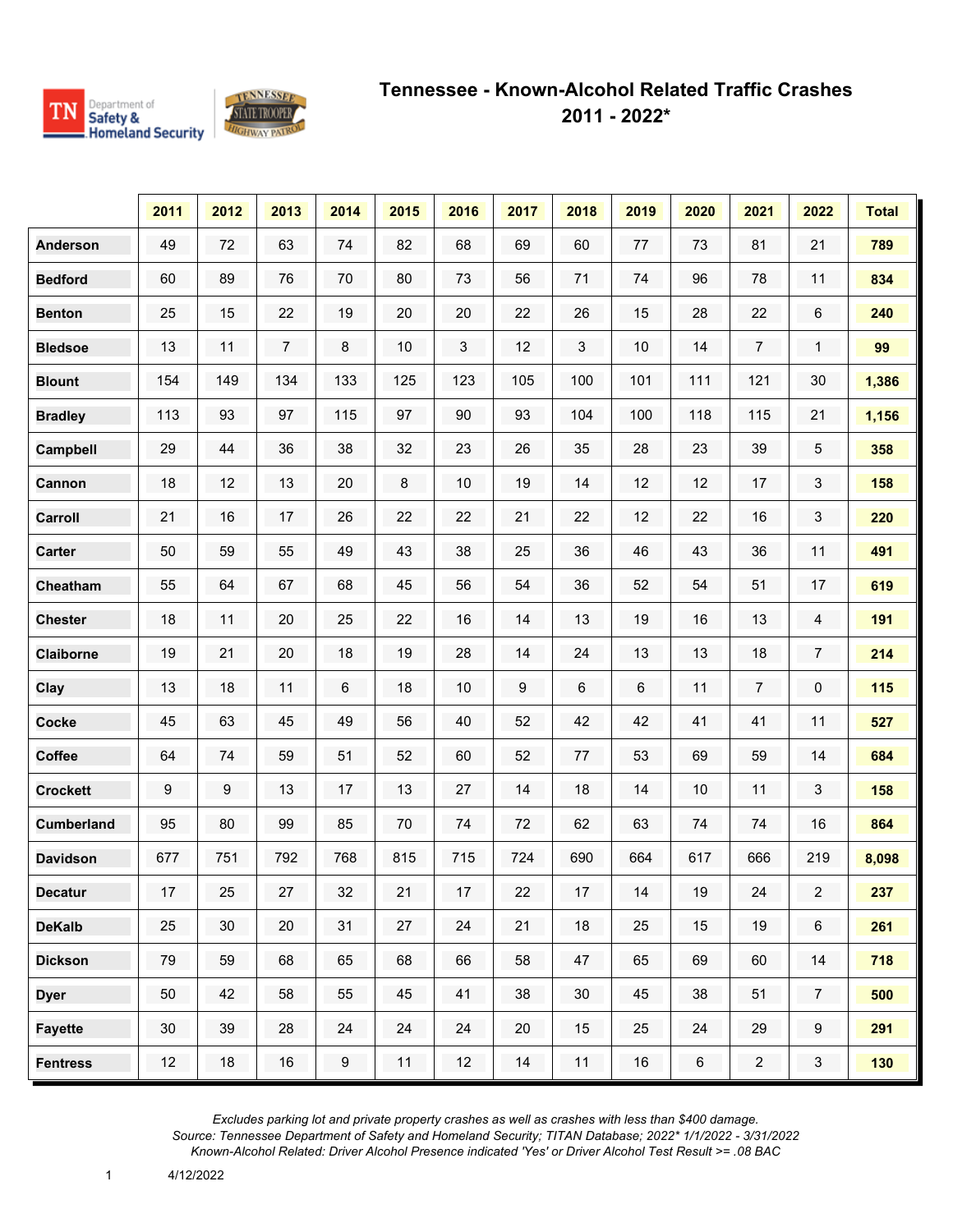

|                  | 2011           | 2012            | 2013 | 2014         | 2015            | 2016             | 2017            | 2018           | 2019             | 2020           | 2021           | 2022                | <b>Total</b> |
|------------------|----------------|-----------------|------|--------------|-----------------|------------------|-----------------|----------------|------------------|----------------|----------------|---------------------|--------------|
| <b>Franklin</b>  | 38             | 46              | 50   | 43           | 40              | 22               | 41              | 27             | 22               | 33             | 33             | 8                   | 403          |
| Gibson           | 50             | 81              | 58   | 54           | 45              | 40               | 40              | 29             | 35               | 41             | 47             | 12                  | 532          |
| <b>Giles</b>     | 45             | 55              | 38   | 55           | 50              | 50               | 40              | 45             | 44               | 55             | 39             | 9                   | 525          |
| Grainger         | 28             | 29              | 25   | 24           | 30              | 29               | 21              | 17             | 17               | 28             | 30             | $\overline{7}$      | 285          |
| Greene           | 64             | 83              | 66   | 63           | 59              | 58               | 54              | 60             | 59               | 45             | 54             | 16                  | 681          |
| <b>Grundy</b>    | 13             | 19              | 13   | 12           | 13              | 14               | 9               | 6              | 5                | 14             | 17             | 0                   | 135          |
| <b>Hamblen</b>   | 56             | 60              | 61   | 52           | 57              | 62               | 49              | 49             | 42               | 57             | 66             | 13                  | 624          |
| <b>Hamilton</b>  | 378            | 480             | 393  | 350          | 397             | 353              | 384             | 406            | 394              | 403            | 443            | 98                  | 4,479        |
| <b>Hancock</b>   | 5              | 9               | 8    | 6            | 4               | $\boldsymbol{2}$ | 5               | $10$           | 2                | 9              | 5              | 3                   | 68           |
| <b>Hardeman</b>  | 20             | 26              | 29   | 16           | 20              | 22               | 18              | 13             | 15               | 16             | $10$           | $\mathbf{1}$        | 206          |
| <b>Hardin</b>    | 34             | 45              | 31   | 47           | 47              | 41               | 34              | 40             | 36               | 33             | 34             | 14                  | 436          |
| <b>Hawkins</b>   | 71             | 59              | 74   | 34           | 37              | 59               | 36              | 38             | 45               | 38             | 47             | 12                  | 550          |
| Haywood          | 20             | 28              | 27   | 20           | 22              | 27               | 20              | 21             | 17               | 38             | 26             | $\overline{7}$      | 273          |
| <b>Henderson</b> | 40             | 53              | 41   | 45           | 46              | 47               | 28              | 33             | 40               | 31             | 40             | 5                   | 449          |
| <b>Henry</b>     | 24             | 29              | 34   | 26           | 26              | 36               | 35              | 24             | 31               | 26             | 22             | 5                   | 318          |
| <b>Hickman</b>   | 30             | 30              | 23   | 18           | 19              | 26               | 32              | 24             | 22               | 25             | 25             | 4                   | 278          |
| <b>Houston</b>   | $\overline{7}$ | $\overline{7}$  | 16   | $10$         | 13              | 13               | 17              | 18             | 9                | 15             | 11             | $\overline{c}$      | 138          |
| <b>Humphreys</b> | 26             | 26              | 21   | 24           | 23              | 23               | 19              | 13             | 13               | 18             | 15             | $\mathbf{1}$        | 222          |
| <b>Jackson</b>   | $10$           | 14              | $10$ | 10           | 11              | $\overline{7}$   | 17              | 11             | $\boldsymbol{9}$ | $\bf 8$        | 9              | 0                   | 116          |
| <b>Jefferson</b> | 67             | 46              | 53   | 54           | 65              | 45               | 59              | 47             | 47               | 62             | 68             | 14                  | 627          |
| Johnson          | 16             | 18              | 19   | 25           | 17              | 15               | 19              | 20             | 13               | 21             | 16             | $\overline{2}$      | 201          |
| Knox             | 512            | 530             | 472  | 412          | 400             | 406              | 420             | 361            | 344              | 314            | 376            | 97                  | 4,644        |
| Lake             | 5 <sub>5</sub> | $5\phantom{.0}$ | 8    | $\mathbf{3}$ | $5\phantom{.0}$ | $\overline{4}$   | $5\phantom{.0}$ | $\overline{5}$ | $\,6\,$          | $\overline{4}$ | $\overline{2}$ | $\mathsf{O}\xspace$ | 52           |
| Lauderdale       | 21             | 41              | 28   | 26           | 25              | 11               | 28              | 13             | 17               | 36             | 18             | $\mathfrak{S}$      | 267          |
| <b>Lawrence</b>  | 45             | 56              | 48   | 60           | 50              | 46               | 45              | 33             | 31               | 32             | 31             | 9                   | 486          |
| Lewis            | 16             | 11              | 11   | $\bf 8$      | $\bf 8$         | $\overline{2}$   | 10 <sub>1</sub> | 12             | 10 <sub>1</sub>  | 10             | 11             | $\overline{2}$      | $111$        |

2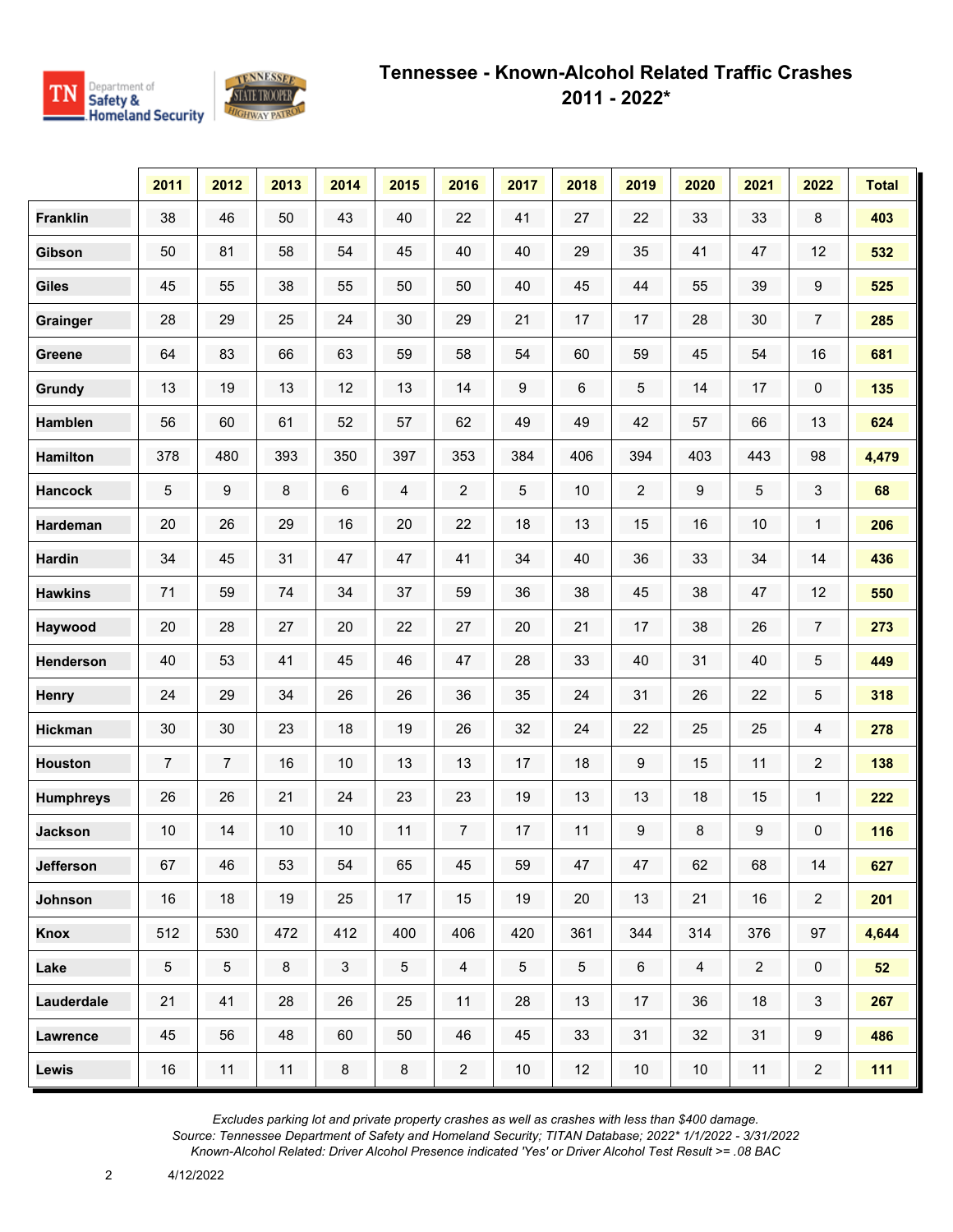

|                   | 2011 | 2012 | 2013    | 2014    | 2015           | 2016           | 2017            | 2018           | 2019           | 2020           | 2021           | 2022           | <b>Total</b> |
|-------------------|------|------|---------|---------|----------------|----------------|-----------------|----------------|----------------|----------------|----------------|----------------|--------------|
| Lincoln           | 64   | 55   | 63      | 51      | 47             | 42             | 53              | 44             | 38             | 34             | 50             | 4              | 545          |
| Loudon            | 69   | 57   | 65      | 43      | 60             | 53             | 41              | 49             | 54             | 52             | 43             | 4              | 590          |
| <b>Macon</b>      | 35   | 29   | 24      | 19      | 23             | 19             | 15              | 12             | 15             | 16             | 17             | 4              | 228          |
| <b>Madison</b>    | 122  | 125  | 111     | 111     | 130            | 94             | 98              | 76             | 75             | 110            | 100            | 15             | 1,167        |
| <b>Marion</b>     | 41   | 35   | 32      | 40      | 35             | 32             | 37              | 38             | 23             | 30             | 27             | 13             | 383          |
| <b>Marshall</b>   | 33   | 38   | 38      | 37      | 34             | 46             | 38              | 31             | 47             | 22             | 33             | 8              | 405          |
| <b>Maury</b>      | 103  | 108  | 131     | 120     | 125            | 94             | 122             | 101            | 97             | 92             | 95             | 29             | 1,217        |
| <b>McMinn</b>     | 61   | 63   | 61      | 49      | 59             | 49             | 50              | 54             | 65             | 71             | 79             | 19             | 680          |
| <b>McNairy</b>    | 33   | 33   | 33      | 31      | 19             | 26             | 24              | 30             | 23             | 32             | 35             | 5              | 324          |
| <b>Meigs</b>      | 15   | 16   | 14      | 14      | 14             | 24             | 22              | 21             | 9              | 20             | 13             | 4              | 186          |
| <b>Monroe</b>     | 38   | 59   | 42      | 33      | 35             | 39             | 36              | 21             | 34             | 45             | 44             | 5              | 431          |
| <b>Montgomery</b> | 251  | 219  | 222     | 247     | 228            | 208            | 207             | 185            | 177            | 198            | 212            | 52             | 2,406        |
| <b>Moore</b>      | 6    | 12   | 8       | 12      | 9              | $\overline{7}$ | 8               | 11             | 3              | $\overline{7}$ | 11             | 3              | 97           |
| <b>Morgan</b>     | 27   | 16   | 17      | 16      | 16             | 19             | 11              | 18             | 16             | 15             | 13             | $\overline{c}$ | 186          |
| Obion             | 32   | 32   | 21      | 29      | 27             | 25             | 33              | 24             | 31             | 32             | 26             | $\overline{7}$ | 319          |
| <b>Overton</b>    | 24   | 35   | 15      | 16      | 20             | 26             | 12              | 13             | 12             | 17             | 15             | 4              | 209          |
| Perry             | 14   | 16   | $\bf 8$ | 17      | $\overline{7}$ | 13             | 9               | $\overline{7}$ | 18             | 5              | $\overline{7}$ | $\mathbf{1}$   | $122$        |
| <b>Pickett</b>    | 3    | 4    | 3       | $\bf 8$ | 6              | 3              | 5               | $\overline{7}$ | 3              | $\overline{2}$ | 5              | 0              | 49           |
| <b>Polk</b>       | 23   | 36   | 16      | 26      | 26             | 23             | 24              | 18             | 18             | 18             | 19             | 4              | 251          |
| Putnam            | 92   | 82   | 100     | 94      | 102            | 93             | 99              | 103            | 84             | 82             | 89             | 36             | 1,056        |
| Rhea              | 21   | 21   | 28      | 22      | 20             | 18             | 21              | 23             | 18             | 19             | 32             | $\mathbf{3}$   | 246          |
| Roane             | 53   | 45   | 60      | 62      | 52             | 49             | 52              | 36             | 45             | 45             | 67             | 11             | 577          |
| Robertson         | 95   | 105  | 97      | 97      | 117            | 107            | 110             | 79             | 99             | 104            | 101            | 20             | 1,131        |
| <b>Rutherford</b> | 330  | 360  | 353     | 377     | 316            | 399            | 360             | 358            | 361            | 361            | 387            | 116            | 4,078        |
| <b>Scott</b>      | 10   | 17   | 22      | 16      | $\overline{2}$ | 12             | $5\phantom{.0}$ | 8              | $\overline{7}$ | $\bf 8$        | $\,6\,$        | $\mathbf{3}$   | 116          |
| Sequatchie        | 19   | 27   | 12      | $9\,$   | 13             | $5\,$          | $\overline{4}$  | 11             | 17             | $\bf 8$        | 18             | $\overline{a}$ | 145          |